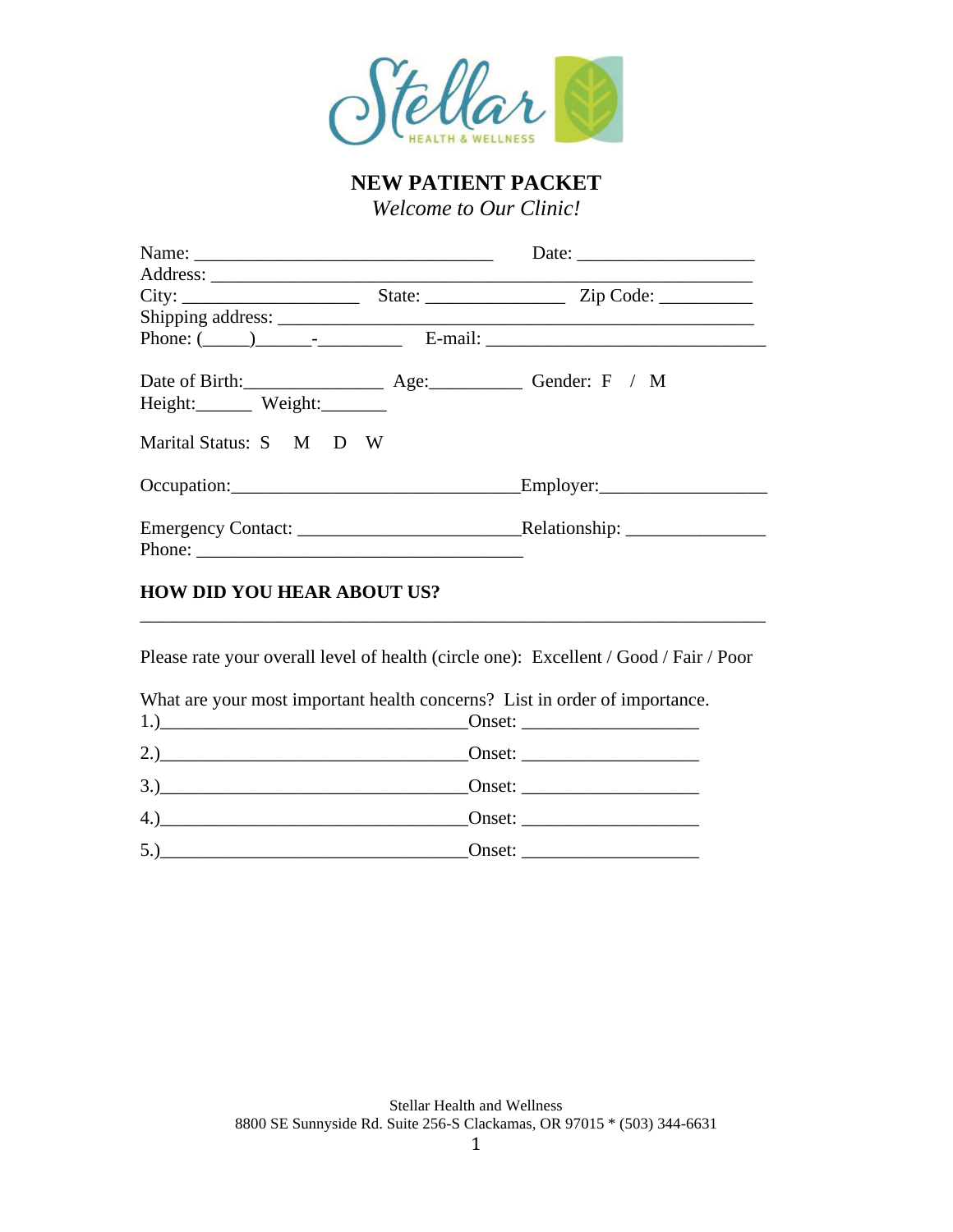

\_\_\_\_\_\_\_\_\_\_\_\_\_\_\_\_\_\_\_\_\_\_\_\_\_\_\_\_\_\_\_\_\_\_\_\_\_\_\_\_\_\_\_\_\_\_\_\_\_\_\_\_\_\_\_\_\_\_\_\_\_\_\_\_\_\_\_\_\_

\_\_\_\_\_\_\_\_\_\_\_\_\_\_\_\_\_\_\_\_\_\_\_\_\_\_\_\_\_\_\_\_\_\_\_\_\_\_\_\_\_\_\_\_\_\_\_\_\_\_\_\_\_\_\_\_\_\_\_\_\_\_\_\_\_\_\_\_\_

**ALLERGIES** List all drug, food and environmental allergies:

PAST MEDICAL HISTORY

List any surgery or illness with approx. dates: \_\_\_\_\_\_\_\_\_\_\_\_\_\_\_\_\_\_\_\_\_\_\_\_\_\_\_\_\_\_\_\_\_

### FAMILY HISTORY

Please list any medical conditions that run in your family (parents, siblings, grandparents, aunts and uncles): \_\_\_\_\_\_\_\_\_\_\_\_\_\_\_\_\_\_\_\_\_\_\_\_\_\_\_\_\_\_\_\_\_\_\_\_\_\_\_\_\_\_\_\_\_\_\_\_\_\_\_\_\_\_

HISTORY OF EATING DISORDER? (circle one): Yes / No

MEDICATIONS / SUPPLEMENTS

List of medications and nutritional supplements currently taking (please include dosage):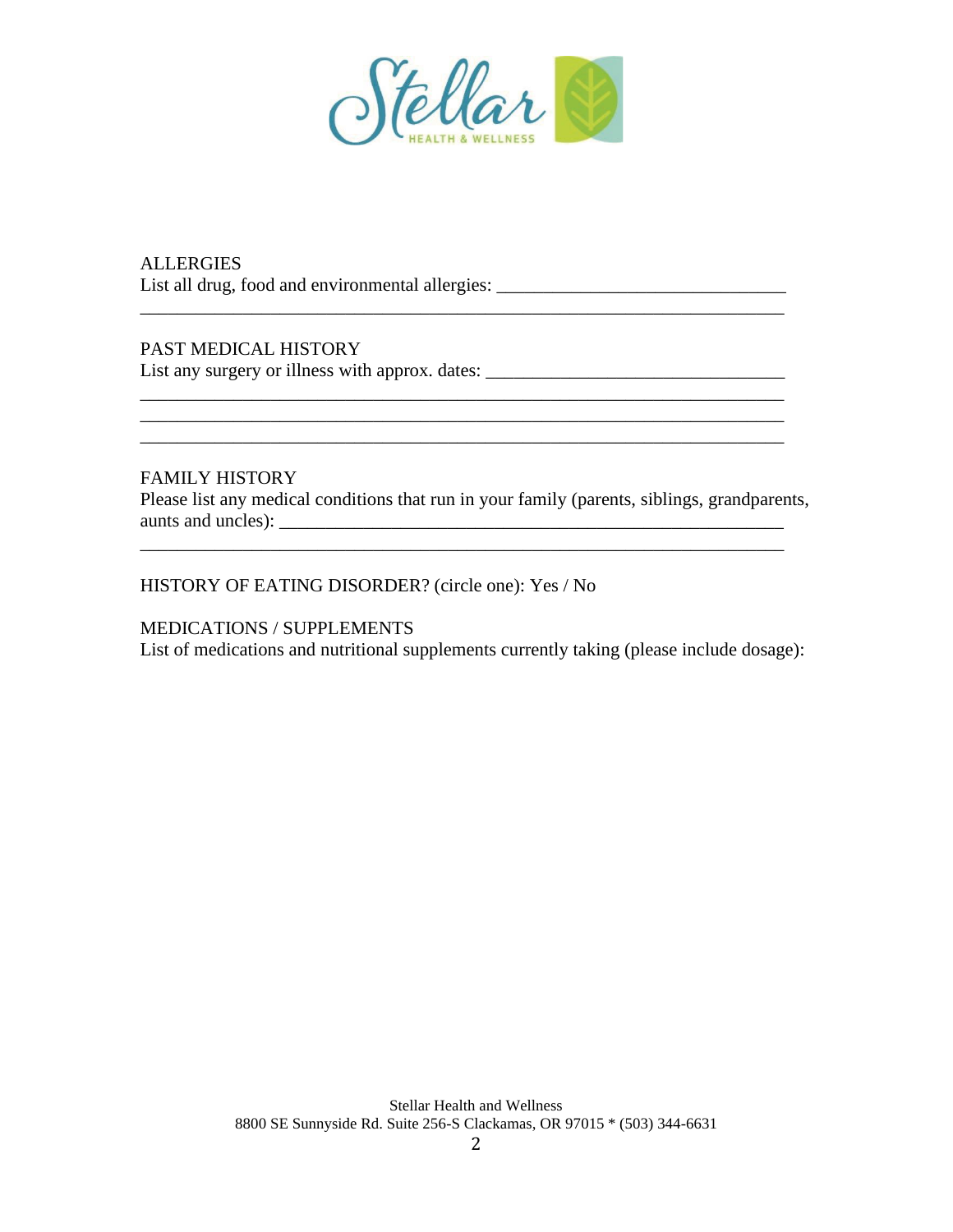

# DIETARY INTAKE 2 DAYS PRIOR TO VISIT

# **Day One**

| Breakfast:                  |  |
|-----------------------------|--|
| Lunch:                      |  |
|                             |  |
| Dinner:                     |  |
| Snacks/desserts:            |  |
| Water in glasses or ounces: |  |
| Other drinks:               |  |

# **Day Two**

Breakfast:

Lunch:

Dinner:

Snacks/desserts:

Water in glasses or ounces:

Other drinks:

Cigarette smoking: \_\_\_Past \_\_\_Present \_\_\_No smoking history

Cigarettes: \_\_\_\_\_ # each day x \_\_\_\_\_ total years smoking

Coffee: \_\_\_\_\_\_\_ ounces daily (1mug=14oz)

Alcohol: \_\_\_\_\_ # of beers, glasses of wine and hard alcoholic drinks per week

Recreational drug usage: \_\_\_\_\_\_\_\_\_\_\_\_\_\_\_\_\_\_\_\_\_\_\_\_\_\_\_\_\_\_\_\_\_\_\_\_\_\_\_\_\_\_\_\_\_\_\_

Exercise: \_\_\_\_\_\_\_\_\_\_\_\_\_\_\_\_\_\_\_\_\_\_\_\_\_\_\_\_\_\_\_\_\_\_\_\_\_\_\_\_\_\_\_\_\_\_\_\_\_\_\_\_\_\_\_\_\_\_\_\_

Stellar Health and Wellness 8800 SE Sunnyside Rd. Suite 256-S Clackamas, OR 97015 \* (503) 344-6631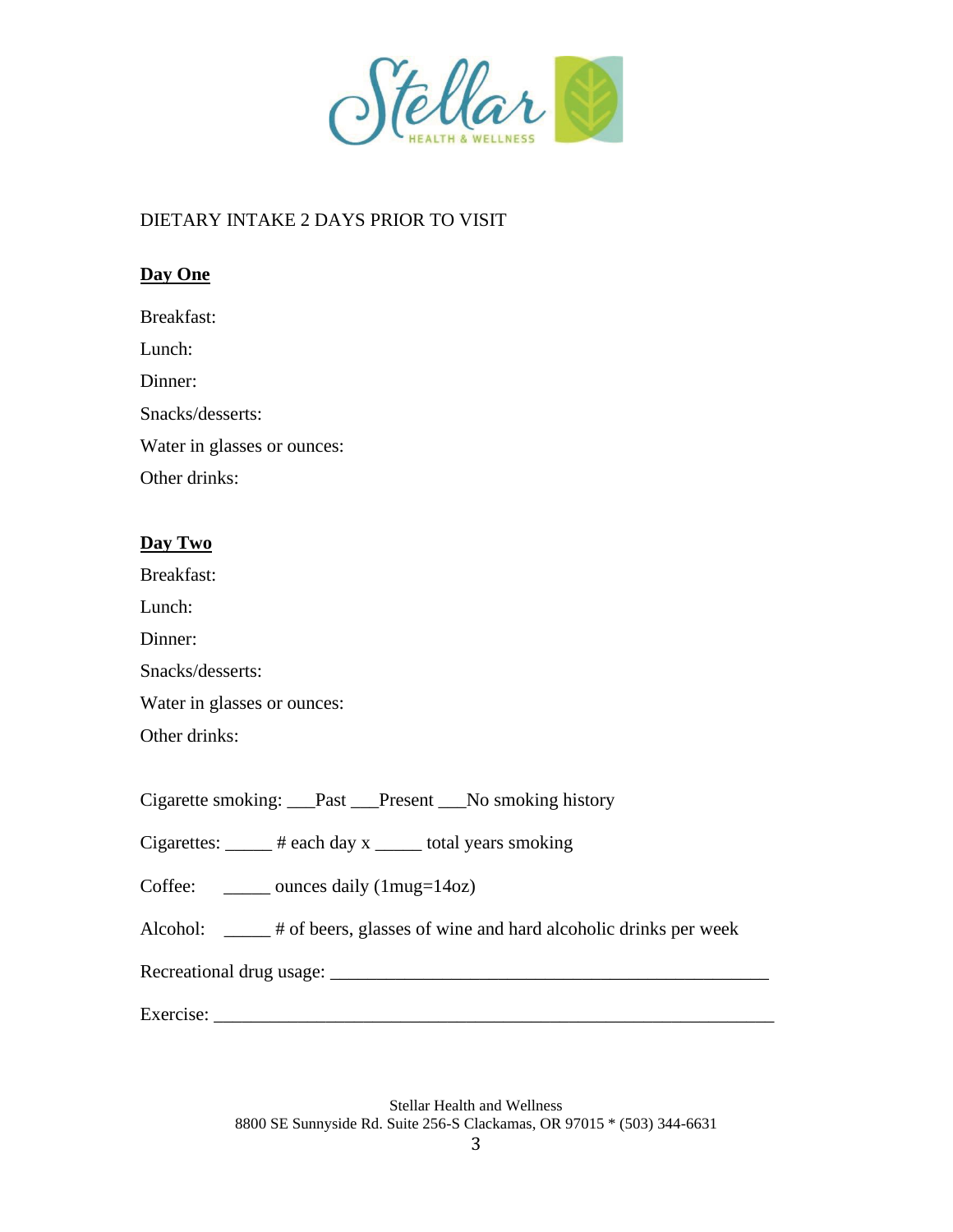

# **Clinic Policies** PLEASE READ CAREFULLY BEFORE INITIALING OR SIGNING.

Please **initial** that you understand and agree to the following statements:

#### \_\_\_\_\_\_\_\_ **Payment Agreement**

Payment for all services, lab tests, and medicinary items are due at the time of service. Stellar Health and Wellness DOES NOT bill insurance. If you choose to have blood work billed to insurance, all billing questions should be directed to Lab Corp or the lab you chose to use. Labs not covered by your insurance are your responsibility. By initialing, you agree to pay any amount due at each visit. We accept all credit cards. Returned checks will be subject to a \$35.00 NSF fee.

## \_\_\_\_\_\_\_\_ **Product Returns**

We use a variety of nutritional supplements, homeopathic remedies, and botanical medicines. Once these products leave our office, we cannot bear responsibility for their storage or their use. For the health and safety of our patients, we cannot accept returns on ANY medicinary products.

## \_\_\_\_\_\_\_\_ **Cancellations and Missed Appointments**

If you are unable to make your scheduled appointment, please call the clinic at least **48-hours** in advance of your scheduled time. You will be charged a \$50 missed appointment fee if you miss a scheduled appointment or fail to cancel at least 48-hours in advance.

## \_\_\_\_\_\_\_ **Email Correspondence**

Stellar Health and Wellness staff may use email to correspond with patients as a convenience. However, these emails are not encrypted and could theoretically be read by a malicious outside party with the technical skills to intercept such correspondences. By initialing this line, you are consenting to allow correspondence **by email** and to **other practitioners necessary for your care** in spite of these potential risks.

I have read and understand the above-stated policies and will comply with those I have initialed in all respects. If my insurance company requires release of my medical records, I hereby give my permission by signing this form.

\_\_\_\_\_\_\_\_\_\_\_\_\_\_\_\_\_\_\_\_\_\_\_\_\_\_\_\_\_\_\_\_\_\_\_\_\_\_\_\_\_\_\_\_\_\_\_\_\_\_\_\_\_\_\_\_\_\_\_\_\_\_\_\_\_\_\_\_\_\_\_\_ Print Name Signature of Patient/Guardian Date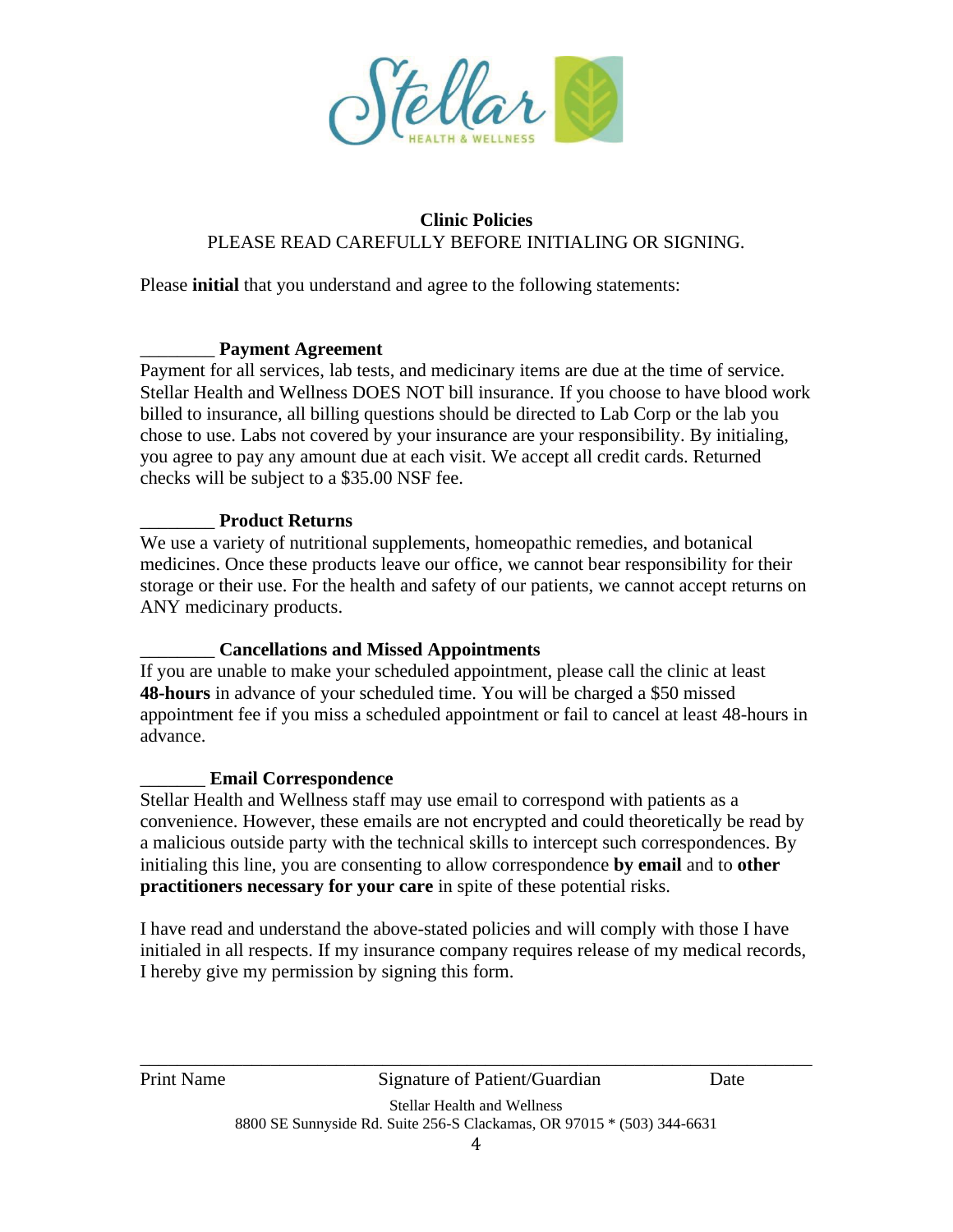

### **Informed Consent** PLEASE READ CAREFULLY BEFORE INITIALING OR SIGNING.

### **Consent to Treatment**

The therapeutic procedures of naturopathic medicine and acupuncture are considered safe and effective methods of care. Any procedure intended to help may also have complications. While the chances of experiencing complications are small, it is the practice of this clinic to inform our patients about them.

Please read and sign below that you understand the following procedures:

**Nutritional supplements, herbs, and homeopathy** may be used to aid in healing. Be sure to inform your practitioner about all medications you are taking to minimize drug/supplement interactions. If you believe you are experiencing any side effects from your supplements/herbs/homeopathy be sure to alert your health care provider.

**Muscle Testing** is a safe and non-invasive natural method of analyzing the body's physical and nutritional needs. It is not a method of "diagnosing" or "treating" any particular disease.

**Dried Blood Cell Analysis** is a tool used to help the doctor and patient conceptualize the effectiveness of natural treatments. It does not "diagnose" any particular disease.

**Acupuncture** is a practice that involves the insertion of stainless steel needles into the skin at specific locations throughout the body. Tingling, bruising, and numbness are possible near the needling sites, as well as dizziness. Rare risks report nerve damage, infection, and organ puncture.

**Body Work** includes the use of Sotai Therapy and Craniosacral Therapy. Generally, these are safe methods of treatment, but adverse effects may occur such as muscle soreness, bruising, blood clots, and fatigue.

**I have read and understand the above statements. I understand that the health improvement program recommended to me is not for the treatment, or "cure" of any particular disease. No promise or guarantee has been made regarding the results of Muscle Testing, or any natural health, nutritional or dietary programs. Rather, the above will be used for bringing about a more optimum state of health.** 

| <b>Print Name</b> | Signature of Patient/Guardian                                                                                   | Date |  |
|-------------------|-----------------------------------------------------------------------------------------------------------------|------|--|
|                   | the contract of the contract of the contract of the contract of the contract of the contract of the contract of |      |  |